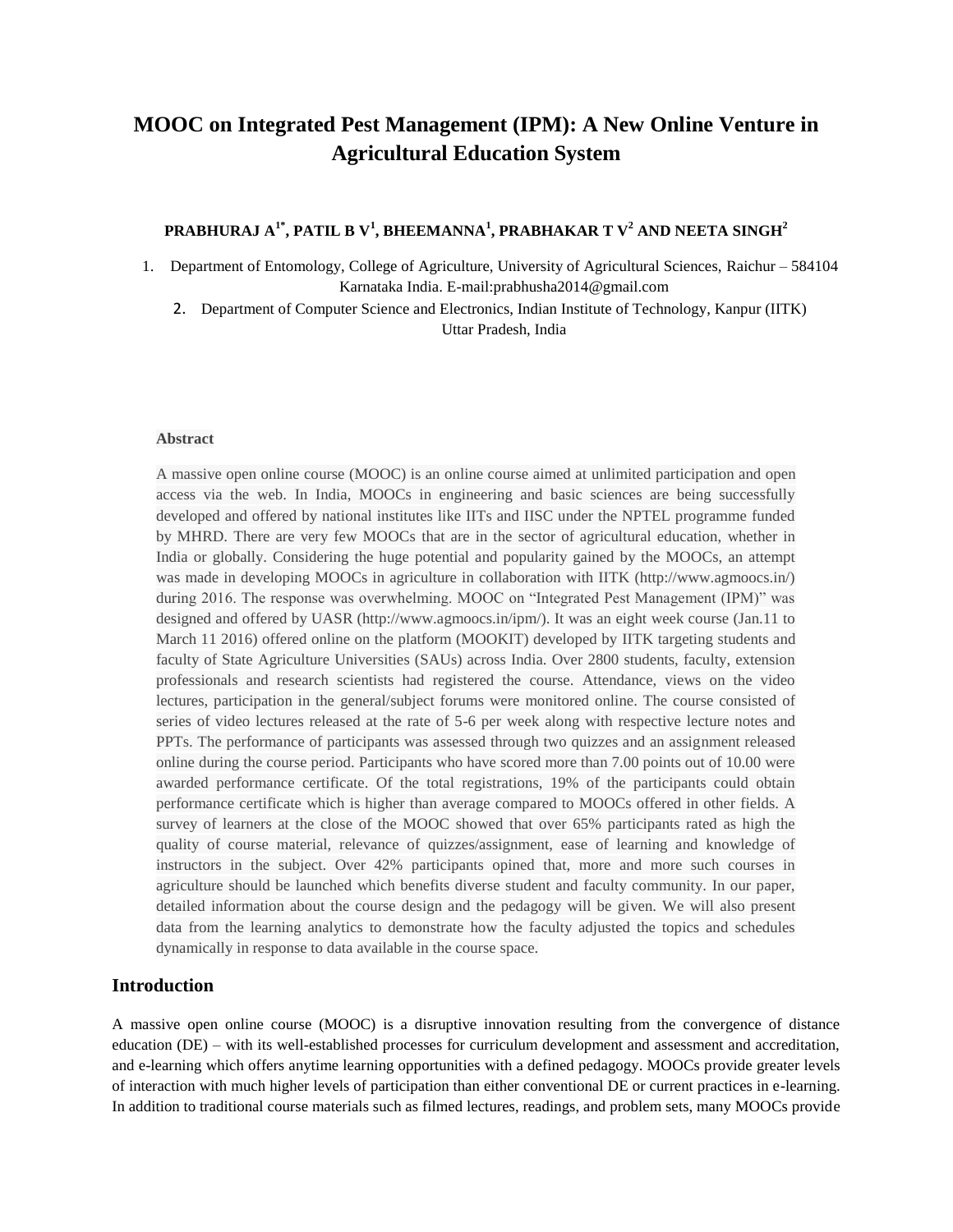interactive user forums to support community interactions among students, professors, and teaching assistants. It enables closer network of students, allows exchange of ideas, clarify doubts and express their opinions. MOOCs also allow online evaluation of participants through quizzes and assignments. MOOCs are a recent and widely researched development in distance education which were first introduced in 2008 and emerged as a popular mode of learning in 2012 (Pappano, 2014 and Lewin, 2013).

Learning outcomes in India's educational institutions are poor due to variable quality of teaching, and vocational training capacity is not adequate for the growing workforce. Technology applications can improve the quality of teaching and raise vocational attainment. Blended learning with MOOCs can bring high-quality courses to students. In India, MOOCs are being successfully developed and offered in the field of engineering and basic science by national premium institutes like IITs and IISC under the NPTEL (National Programme on Technology Enhanced Learning) programme funded by MHRD (Ministry of Human Resource and Development). More than 350 courses are so far offered in above fields successfully [\(http://freevideolectures.com/blog/2010/11/130-nptel-iit-online](http://freevideolectures.com/blog/2010/11/130-nptel-iit-online-courses/)[courses/\)](http://freevideolectures.com/blog/2010/11/130-nptel-iit-online-courses/).

India's agriculture sector has made strides since the Green Revolution but still has immense potential to raise farm productivity and farm income. Given the diversity of Indian agriculture, the demographic profile of our population and more importantly, the scale at which it is required, the conventional methods of capacity building will be of little use. Information and Communication Technologies (ICT), that are playing an important role in bridging the digital divide, could successfully be deployed for this purpose. Online learning is a practice of linking learners, learning materials and mentors/teachers using technology mediation (especially, the Web and social networking). MOOC are the recent disruptive innovations that can enable a small group of teachers/mentors to offer learning services to many people in the duration of a single course. India can possibly emerge as a pioneer in designing and offering MOOC for competency development in agriculture. IIT-Kanpur (IITK) and Commonwealth of Learning (COL) have jointly delivered a MOOC on mobiles on topics covering agricultural extension, rural finance and education that attracted learners from 116 countries. Certificates of completion and competence were awarded by IITK Centre for Continuing Education. Looking into the huge potential and popularity gained by these, efforts were made in developing MOOCs in few subjects in agriculture (http://www.agmoocs.in/) during 2016 and found huge response. Five courses *viz.*, Integrated Pest Management (IPM), Nutrition, Therapeutics and Health, GIS in Ag-essentials and applications, Weather forecast in Agriculture and Agro-advisory and ICT – basics were offered on the platform (MOOKIT) developed by IIT Kanpur by different State Agriculture Universities. Over 15,000 students (both UG and PG of several SAUs) and faculty have registered and nearly 20 % of the registered students successfully completed and obtained certificates. The present paper describes the details of pedagogy, methodology, feedback analysis carried out on one of the courses, Integrated Pest Management [\(http://www.agmoocs.in/ipm/\)](http://www.agmoocs.in/ipm/) offered by us (faculty of University of Agricultural Sciences, Raichur).

## **The Study**

### **The course**

Insect pests cause huge economic loss to crops across the globe affecting total food production which is essential to meet the demands of growing human population. Avoiding such loss is of the immediate concern for all and this is achievable through Integrated Pest Management (IPM). IPM system mainly aims at utilizing economic and ecofriendly techniques of management in a compatible manner in order to maintain the pest population at levels below those causing injury / damage. The course basically aimed at bringing together well-established principles and practices of IPM, recently evolved good practices of pest management in different components of IPM, highlighting successful IPM case studies on important crops in the sphere of online learning (especially pedagogy and quality assurance) and learning outcome evaluation.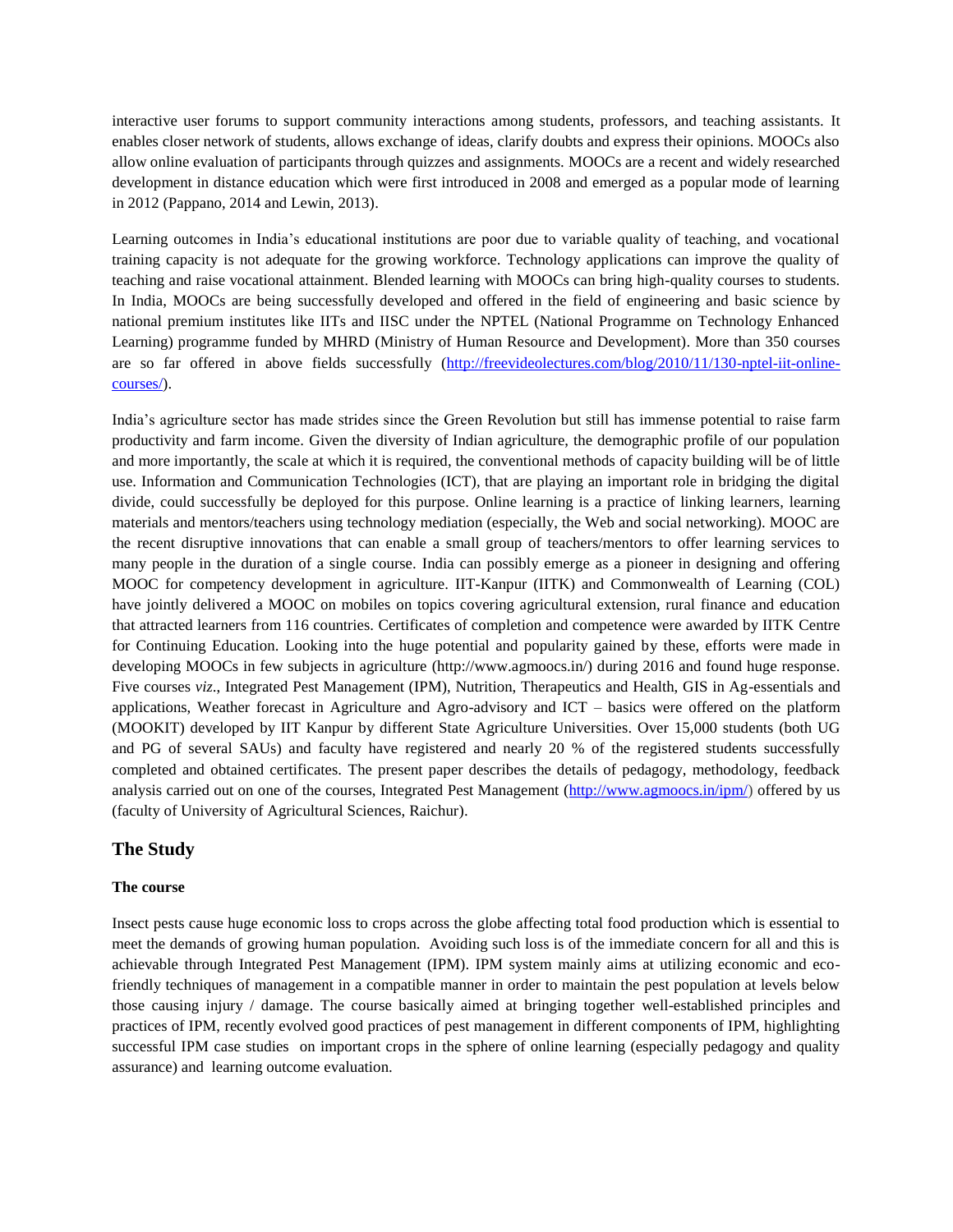The course was designed for students pursuing their graduation in agriculture in various state and central agricultural universities (SAU/CAU) compatible with the principles laid down in the ICAR Fifth Deans' Committee Report (2016). It was also supplementary to existing academic programmes and is not meant to substitute or replace any of the existing courses. The course also suits to the students of post graduation in plant protection division, young faculty/researchers/extension personnel working in various ICAR (Indian Council for Agricultural Research), SAU, government and non government agriculture departments and educated farming community.

The course material was prepared by combining key components of sound online pedagogy *viz*., controlled length of videos, statement of expected learning outcomes in every unit/lesson, summaries at frequent intervals, assignment of activities at regular intervals etc., During the course, careful and systematic mentoring of learners in online communities, systematic and rigorous adherence to quality assurance considerations and well established practices in the conduct of invigilated online examinations that are essential in quality assured certification were maintained.

The duration of the course was 8 weeks starting from  $11<sup>th</sup>$  Jan.2016 and ending on  $14<sup>th</sup>$  March 2016. The course content was divided into eight sections covering basic principles and applied aspects of IPM. In total 47 video lectures were delivered during the course period stretching to 575.40 minutes. The duration of each video lecture ranged from 6.28 min. to 18.46 min. Most of the video lectures accompanied respective power point presentations and lecture notes and were freely available for downloads. A customised evaluation methodology was developed in the form of quizzes and assignment in order to assess the effectiveness of the learning process. A total of four quizzes each comprising 20 questions were released at the end of every two weeks, whereas, one assignment was released at the end of  $6<sup>th</sup>$  week. Quizzes and assignment were evaluated on the basis of 10.00 point grade scale and participant who has secured 7.0 or more points was given performance certificate.

As it was an open course, there was no prior learning required. However, certificates of participation required participants to meet strict eligibility criteria that are fully quantified. It can therefore be expected that certificates were received mainly by those who already have a degree or are enrolled in a degree or an equivalent professional practice.

Two months before the launch of the course, a wide publicity in the form of brochure was given to all the ICAR and SAUs. The content of the brochure was also displayed on the NPTEL, IITK and UASR websites well in advance to attract large learning community. Apart from this, an introductory video clip by the course teachers on the course, its content, benefits, mode of evaluation and instructions for registration was launched two weeks before the start of the course. Contact details of the instructor-in-charge of the course and admin group was given in the publicity documents/video clips to enable the interested learners to seek the admission process. The course was offered free of cost without involving any registration fee.

## **The Platform**

The MOOC on IPM was offered on a lightweight MOOC management platform called MOOKIT which was conceived, designed and developed by IIT, Kanpur (http://www.mookit.co/). The platform consisted of two essential components - (i) Simple Learning Management System (LMS): A learners' (students') platform which facilitates online learning and community interaction, armed with the tools to assess a student's learning at some level (ii) Course Studio: An instructor's course creation platform (a studio) through which an instructor can create and fully manage an online course.

The LMS provided hassle free learners' platform. It consisted of online learning facility such as accessing lecture videos, lecture notes and PPTs in *Resource* category and community interactions either in general or on specific topics with peers groups as well as course instructors in the form of *Forums* and *Hangouts*. The announcement section provided latest instructions/announcement for the learners'. Course instructors were made to be in touch with learners' in attending their queries continuously through general and subject forums. Twice during the course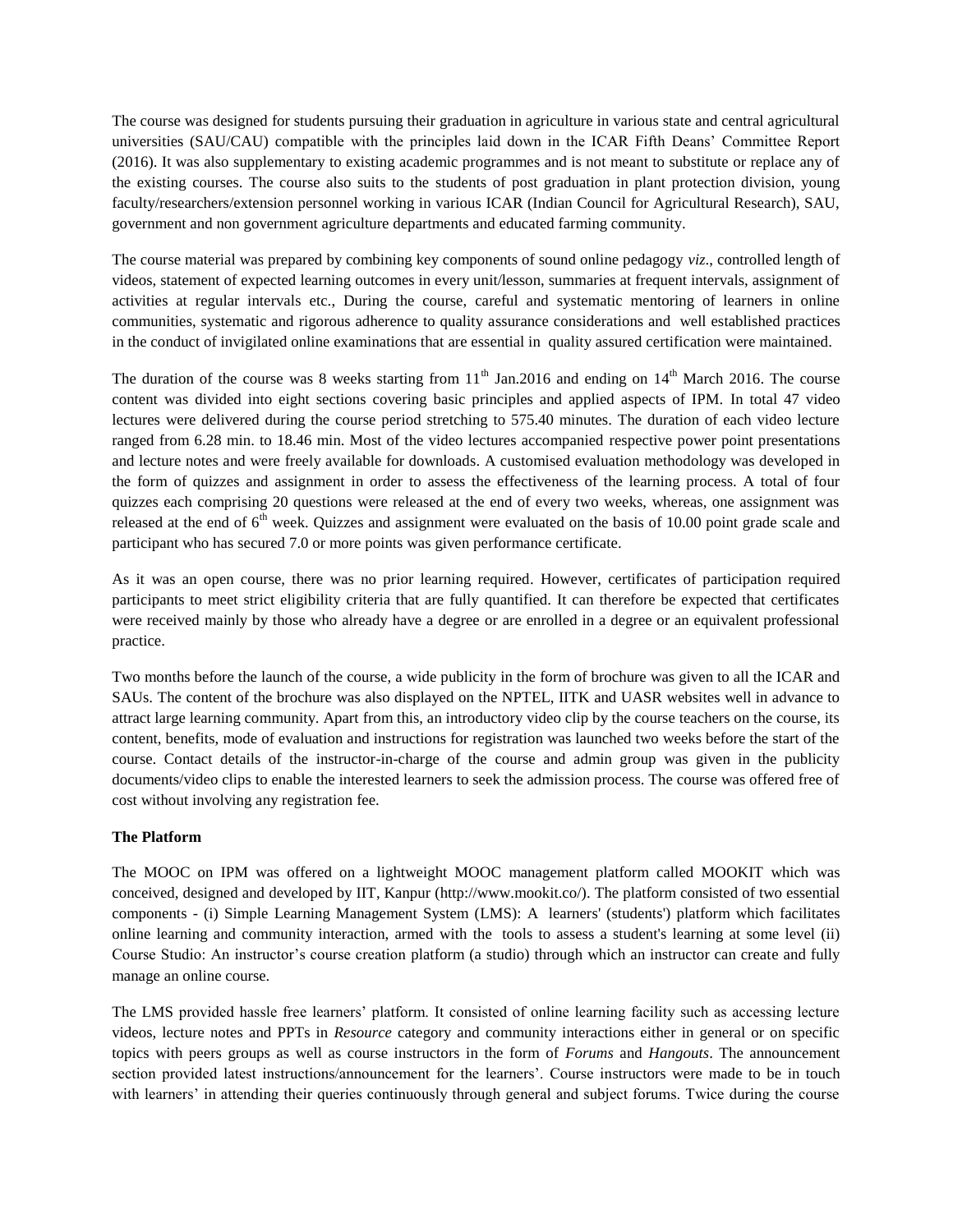period, once in the second week and sixth week, course instructors and admin groups had real time interaction (video/audio meetings) with learners to attend the subject and system related issues through *hangouts*.

To record the video lectures of the course, a well established course studio built in IIT, Kanpur was utilized. A hands-on training on how to prepare a course material for MOOC and how to present a topic in the form of video lecture was provided by experienced MOOC instructors of IITK in two workshops conducted in their campus.

The identity management and authentication systems hosted on servers located in India (NPTEL servers or IITK servers) to safeguard the privacy and personal information of the learners. Finally, the platform transform to a futuristic course management system with multiple components like dedicated assignment grading mechanisms, interactive browser based learning tools (like virtual labs, online programmer, peer reviewer etc.) to support the needs of not only the agricultural sciences courses but also the courses from other professional and non-professional streams.

### **Impact Analysis and Evaluation**

Assessment of the effectiveness of the course IPM, in general, is an emergent area of research. It was measured in terms of its effectiveness as e-learning courses, for which established rubrics of measurement exist. A questionnaire was sent via electronic mail to all the users of IPM on 15th March 2016 after the completion of the course. The responses were grouped into Part A and Part B. Part A feedback consists of personal information, platform and course feedback. It summarises all the responses of each multiple choice/rating question in graphical form through Google analytics and Part B consists of the responses of all open questions. The number of respondents in Part A varied from 922 to 1170, whereas, in Part B it was from 234 to 490.

## **Findings**

MOOC on IPM registered 2968 learners in its course period. Around 97% of the total learners were from India whereas, remaining 3% belong to 43 other countries. Around 63% of the users came to know about the course through their friends followed by 22% through ICAR website and remaining through advertisements in form of brochures, newsletters and social media (Fig. 1). Majority of the users were males (69%) followed by females (Fig. 2). Highest numbers of users were in the age group of 25-34 years indicating the educational status as post graduate or professional workers. Closely followed is the age group of 17-24 years indicating the undergraduate students of SAUs. Around 13% belonged to the age group of 35-44 years (Fig. 3).



**Fig. 1: Mode of awareness about the course Fig. 2: Gender status learners' group**

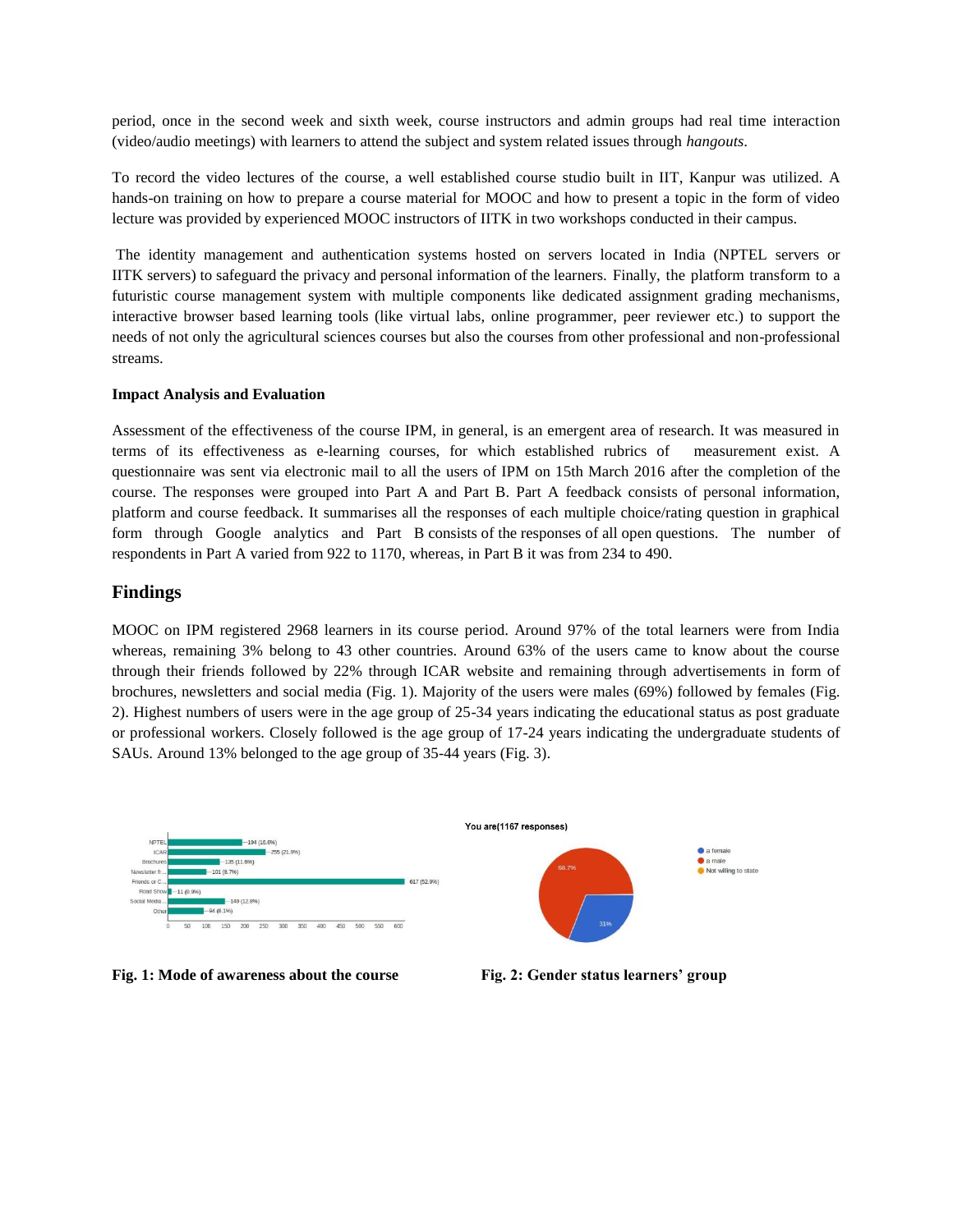#### You are in the age group of (1167 responses)



### **Fig. 3: Participants classified into different age groups**

Majority of users belonged to 'student' category (61%) and around 15% belonged to 'faculty' followed by 8% to 'extension professionals' (Fig. 4). Nearly 69% of the users were from agricultural universities (Fig. 5). Most of the users indicated that, they accessed the course either from home (49%), office (39%) or public places (22%) (Fig. 6).



### **Fig. 4: The pie chart depicting the learners' profession Fig. 5: Institution details where the learners' belong**



### **Fig. 6: Graph depicting the places where course was accessed**

Highest number of users (86%) accessed the course '*To increase their knowledge and awareness about the subject*', followed by '*for professional development*', '*curiosity*' and '*to get a certificate*' (Fig. 7). Majority of the users (54%) opined that, they would be using this knowledge gained in 'sharing with friends and colleagues', whereas, others, expressed to share this knowledge with students (20%) and project team members (8.6%). A small section of the users also expressed to use this experience in designing their own course (Fig. 8).





**Fig. 7: The graph depicting the reasons Fig. 8: Response of learners on how the knowledge gained** 

for taking the course **the course will be used in future.**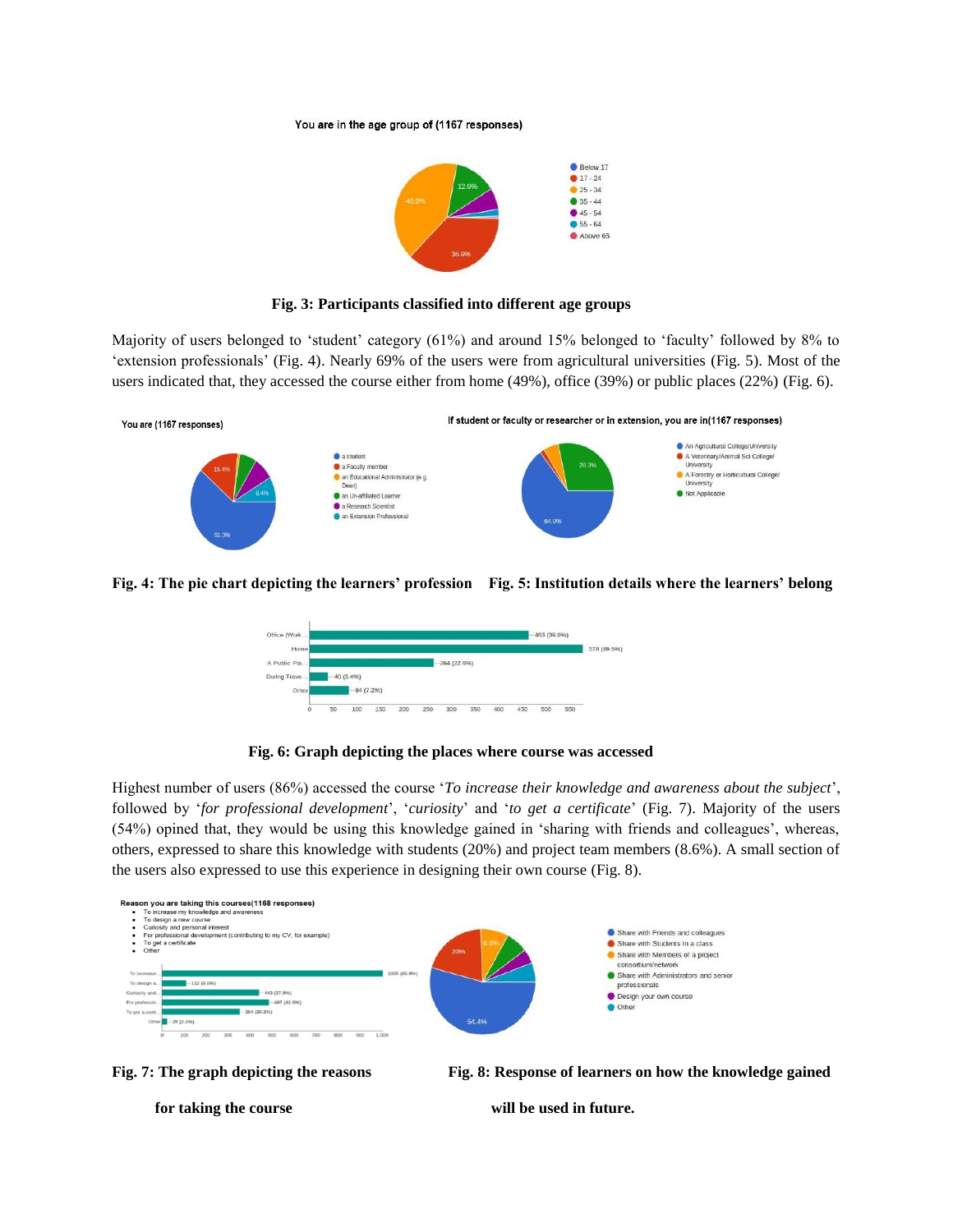Feedback related to the IPM course was obtained from 823 users. More than 50% of the users expressed satisfaction over the good quality course material used, the pace at which course was conducted, knowledge of instructors about the subject, and the relevance of the content. As a result more than 70% of the users opined that, they would have taken this course even if no certificate was offered. Overall satisfaction was expressed by many users on the relevance of quizzes and assignment and even demanded more of such evaluation schemes to be introduced. More than 90% of users desired to recommend this course to others (Fig. 9).

#### Course Feedback

Integrated Pest Management (IPM)



### **Fig. 9: Response by learners' on various questions raised on the course curriculum**

The feedback on the performance of platform is worth mentioning. The MOOKIT platform gained an average rating of 4.3 and 4.4 out of 5.0 in terms of easy to navigate and easy to access category, respectively (Fig. 10 a&b). Users were observed to access the course content via video lectures (74%), PDFs (87%), audio (23% as well as phone calls (8%) (Fig. 11).





**(a)navigation and (b) access to the platform by users content through different modes**